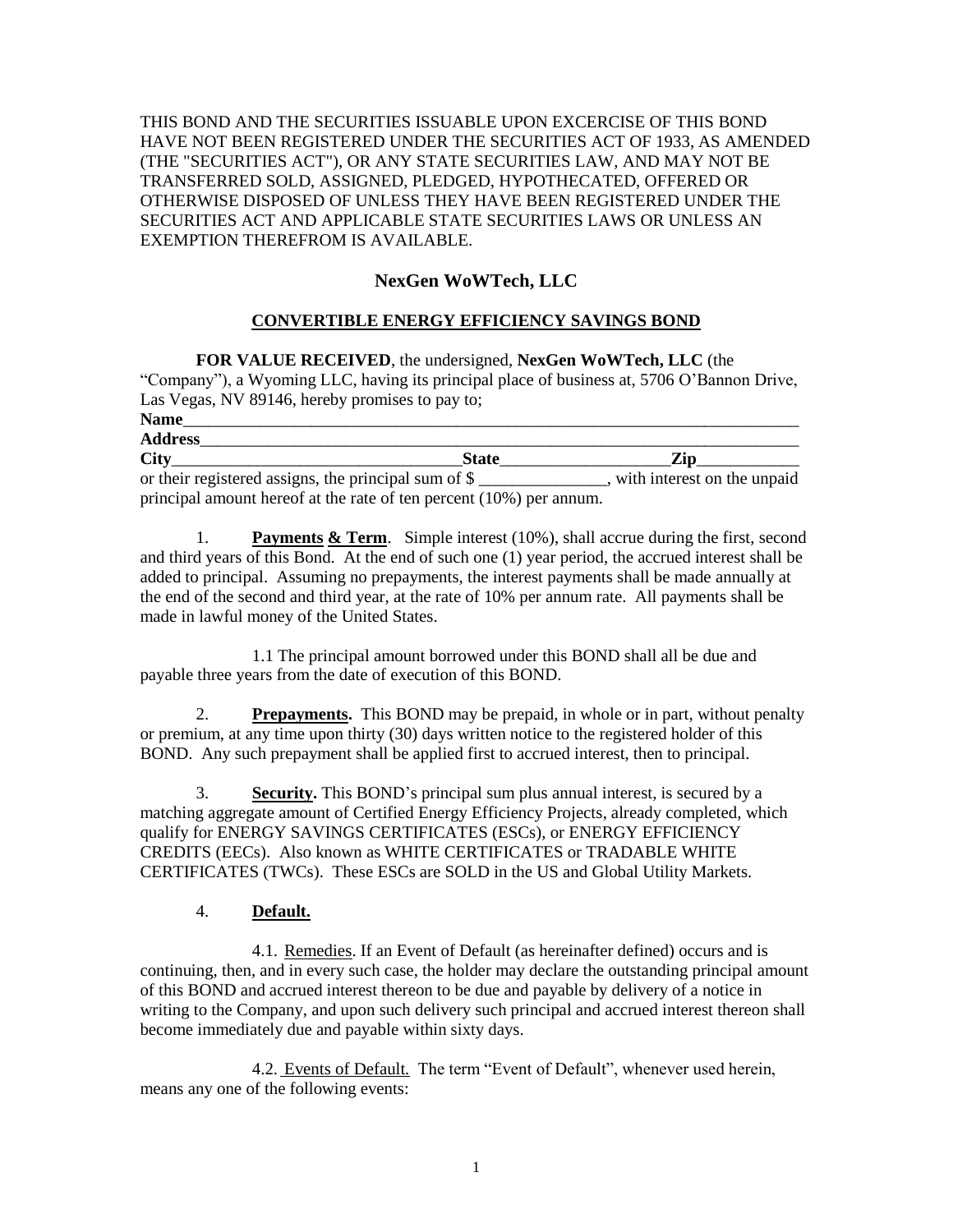(a) BOND Payments. Failure to pay any installment of principal or interest upon this BOND within sixty (60) days after such installment becomes due and payable.

(b) Breaches of Covenants. The breach, in any material respect, by the Company of any covenant, condition or provision of this BOND, and continuance of such breach for a period of thirty (30) days after the Company shall have received a written notice delivered in person or by registered or certified mail from the holder specifying such breach and stating that such notice is a "Notice of Default" hereunder.

(c) Bankruptcy Order. The decree or order by a court having jurisdiction in the matter has been entered adjudicating the Company bankrupt or insolvent, or approving a petition seeking reorganization of the Company under the Bankruptcy Code, or any other similar applicable federal or state law, and such decree or order has continued in force undischarged or unstayed for a period of ninety (90) days.

(d) Appointment of Receiver. A decree or order of a court having jurisdiction in the matter for the appointment or a receiver or liquidator, or trustee, or assignee in bankruptcy or insolvency of the Company, for all or substantially all of its property, for the winding up or liquidation of its affairs, has been entered and such decree or order has continued in force undischarged or unstayed for a period of ninety (90) days.

(e) Bankruptcy Filing. If the Company institutes proceedings to be adjudged a voluntary bankrupt, or consents to the filing of bankruptcy proceedings against it, or files a petition or answer or consent seeking reorganization under the Bankruptcy Code or any other similar or applicable federal or state law, or consents to the filing of any such petition, or makes a general assignment for the benefit of creditors, or admits in writing its inability to pay its debts generally as they come due.

## 5. **Conversion.**

## 5.1 Conversion Procedure.

(a) Optional Conversion. Any holder of this BOND, subject to the qualifications set forth in paragraph  $5.2(a)$ , may at any time convert all or any portion of the outstanding principal amount of, or accrued interest on, this BOND into a number of shares of the Company's Common Stock computed by dividing such amount by the Conversion Price then in effect, as set forth in Section 5.2.

(b) Initial Public Offering. If the Company proposes to offer its Common Stock to the public pursuant to a registration under the Securities Act of 1933, as amended, the Company shall give written notice thereof to the holder of this BOND. Within thirty (30) days after such notice is given, Lender shall elect, by written notice to the Company, either to (i) convert the entire amount of outstanding principal and accrued interest of this BOND to Common Stock in accordance with the provisions of the Section 5 or (ii) have the entire amount of outstanding principal and accrued interest of this BOND repaid out of the proceeds of such public offering. If the holder does not make an election within such thirty (30) day period, the outstanding principal and accrued interest of this BOND will be converted into Common Stock in accordance with the provisions of this Section 5 immediately prior to the closing of such public offering.

Initials \_\_\_\_ \_\_\_\_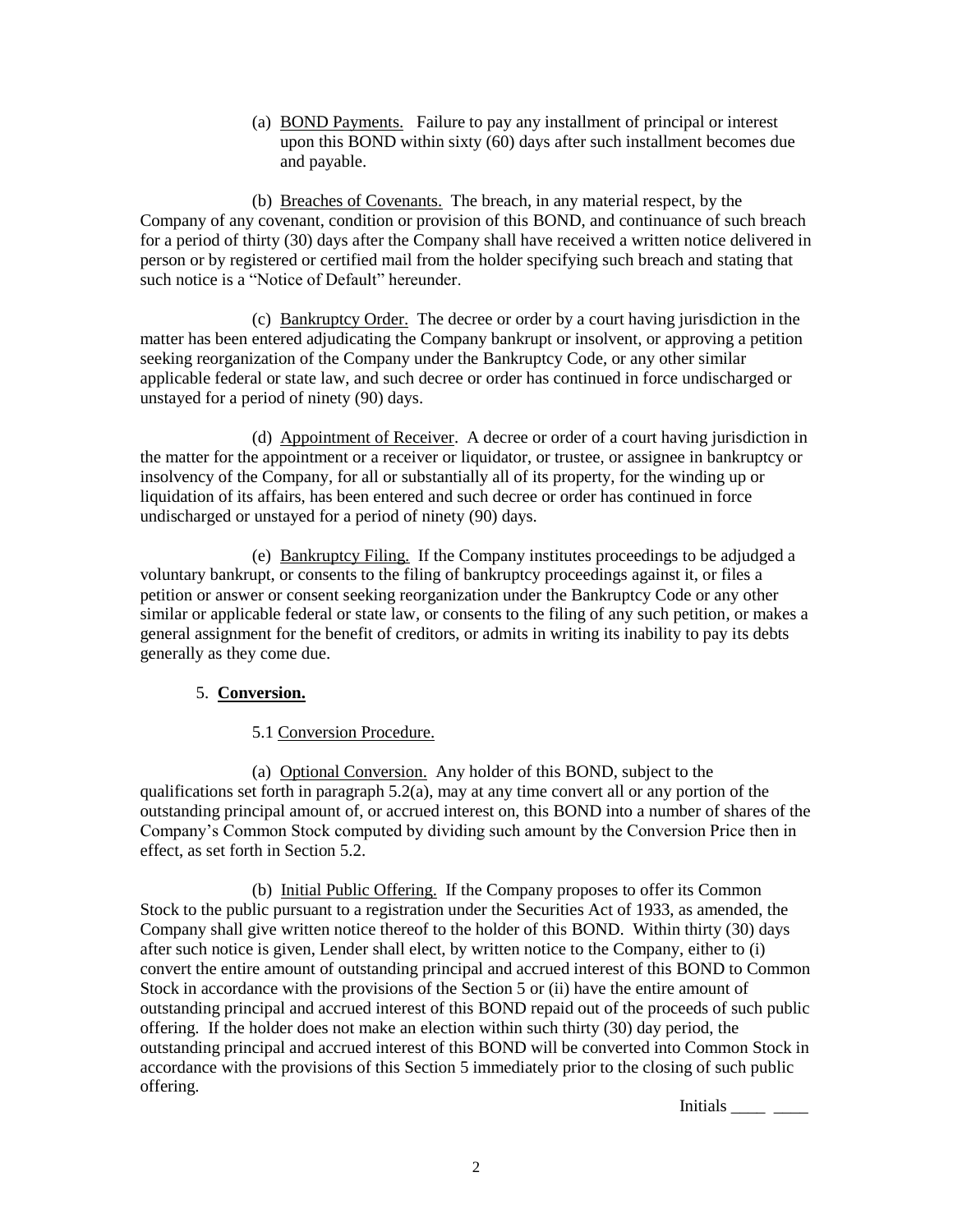(c) Surrender of BOND. Each conversion of this BOND will be effected by the surrender of this BOND at the principal office of the Company at any time during normal business hours, together with a written notice by the holder hereof stating that such holder desires to convert the entire outstanding principal balance and accrued interest, or another stated amount of principal and interest, represented by this BOND, into Common Stock. Each conversion will be deemed to have been effected as of the close of business on the date on which this BOND (or any replacement BOND) has been surrendered and such notice has been received and at such time, the rights of the holder of this BOND (or any replacement BOND) as such holder will cease and the person or persons in whose name or names any certificate or certificates for shares of Common Stock are to be issued upon such conversion will be deemed to have become the holder or holders of record of the shares of Common Stock represented thereby.

(d) Delivery of Certificates. As soon as possible after a conversion has been effected (but in any event within five (5) business days in the case of subparagraph (i) below), the Company will deliver to the converting holder:

 (i) a certificate or certificates representing the number of shares of Common Stock issuable by reason of such conversion in such name or names and such denomination or denominations as the converting holder has specified; and

 (ii) a replacement BOND representing the amount of principal and accrued interest of the BOND delivered to the Company, in connection with such conversion, if any but which was not converted.

(e) Charges to Holder. The issuance of certificates for shares of Common Stock upon conversion of this BOND will be made without charge to the holder for any issuance tax in respect thereof or other cost incurred by the Company, in connection with such conversion and the related issuance of shares of Common Stock. Upon conversion, the Company will take all such actions as are necessary in order to insure that the Common Stock issuable with respect to such conversion will be validly issued, fully paid and nonassessable.

(f) No Closure of Books. The Company will not close its books against the transfer of this BOND or of Common Stock issued or issuable upon conversion of this BOND in any manner which interferes with the timely conversion of this BOND.

(g) Fractional Shares. If any fractional interest in a share of Stock would except for the provisions of this paragraph (g), be deliverable upon any conversion, the Company, in lieu of delivering the fractional share therefore will pay an amount to the holder thereof equal to the Market Price of such fractional interest as of the date of conversion.

5.2. Conversion Price. The Conversion Price is based on a formula whereby the principal sum due hereunder, plus accrued interest due, the total thereof, shall be divided by the Market Price of the Company's Stock, as appraised by the designated Market Maker, prior to any Initial Public Offering. Thereby giving all first-in investors the opportunity to convert their original loan amount into Company Stock, prior to its conversion into Public Stock. The Company's long-term strategy is to increase the value, and price of its Common Stock to reflect its enhanced BOOK VALUE with the addition of its considerable amount of aggregated, verified and Tradable, ENERGY SAVINGS CERTIFICATES (ESCs). Each ENERGY SAVINGS CERTIFICATE typically represents one megawatt-hour (MWh) of energy savings from ALREADY COMPLETED efficiency projects utilizing the Company's Green Technologies.

**Initials** \_\_\_\_\_\_\_\_\_\_\_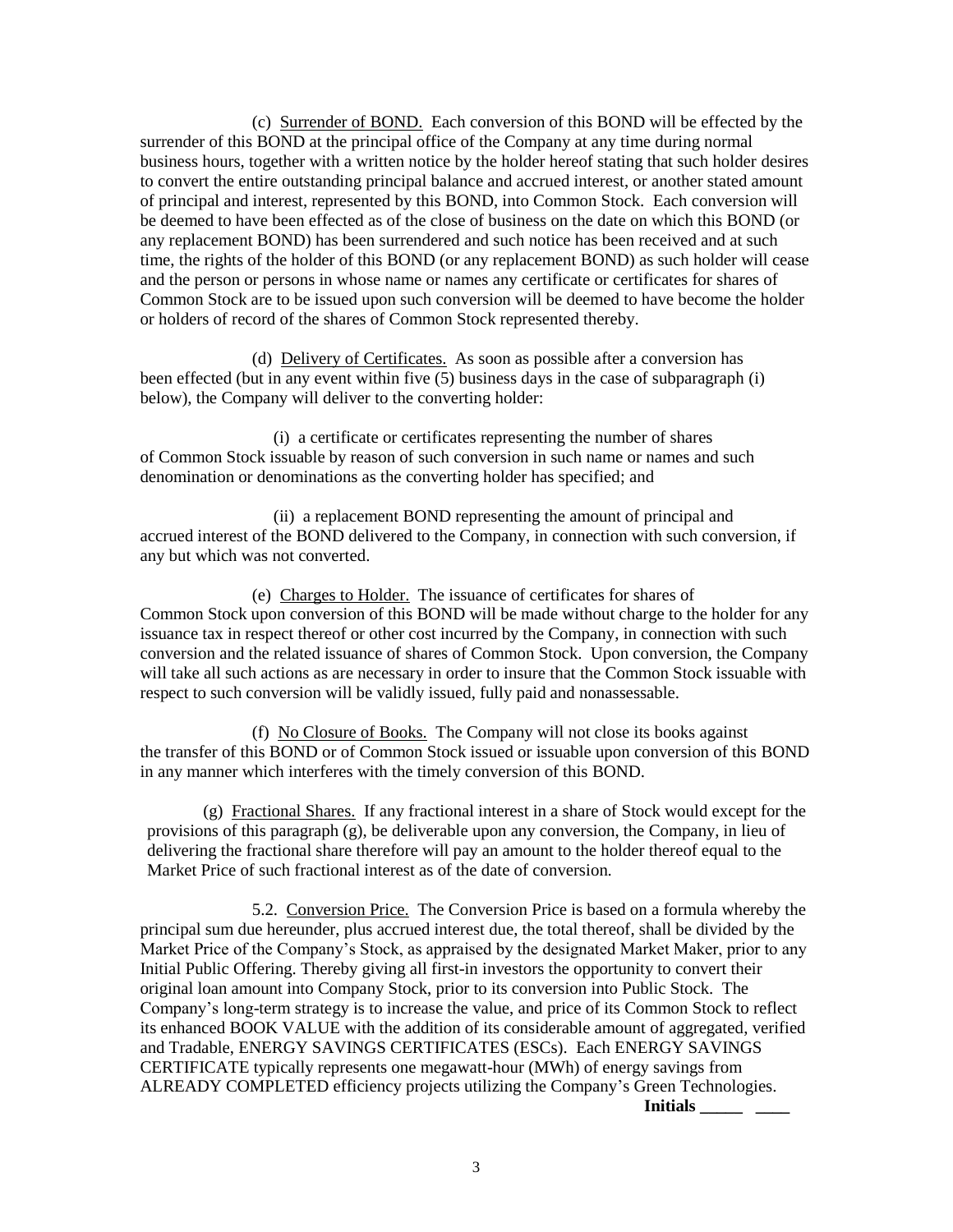(a) Buyout of Conversion Right. For a period not to exceed thirty (30) days after receipt of notice of the BOND Holder's intention to convert, the Company may purchase the right to convert for an amount of money equal to twice the amount of the principal sum then due and outstanding, all payable to holder within such thirty (30) day period after receipt of the holder's notice of intention to convert.

5.3 Subdivision or Combination of Common Stock. If the Company at any time subdivides (by any stock split, stock dividend, recapitalization or otherwise) one or more classes of its outstanding shares of Common Stock into a greater number of shares, the Conversion Price in effect immediately prior to such subdivision will be proportionately reduced, and if the Company at any time combines (by reverse stock split or otherwise) one or more classes of its outstanding shares of Common Stock into a smaller number of shares, the Conversion Price in effect immediately prior to such combination will be proportionately increased.

5.4. Reorganization, Reclassification, Consolidation, Merger or Sale. Any capital reorganization, reclassification, consolidation, merger or sale of all or substantially all of the Company's assets to another person which is effected in such a way that holders of Common Stock are entitled to receive (either directly or upon subsequent liquidation) stock, securities or assets with respect to or in exchange for Common Stock is referred to herein as an Organic Change. Prior to the consummation of any Organic Change, the Company will make appropriate provisions (in form and substance satisfactory to the holder of this BOND) to insure that the holder of this BOND will thereafter have the right to acquire and receive, in lieu of or in addition to the shares of Common Stock immediately theretofore acquirable and receivable upon the conversion of this BOND, such shares of stock, securities or assets as such holder would have received in connection with such Organic Change if such holder had converted this BOND immediately prior to such Organic Change. In any such case, the Company will make appropriate provisions (in form and substance satisfactory to the holder of this BOND) to insure that the provisions of this Section 5 will thereafter be applicable to this BOND, including, in the case of any such consolidation, merger or sale in which the successor corporation or purchasing corporation is other than the Company, an immediate adjustment of the Conversion Price to the value for the Common Stock reflected by the terms of such consolidation, merger or sale, and a corresponding immediate adjustment in the number of shares of Common Stock acquirable and receivable upon conversion of this BOND, if the value so reflected is less than the Conversion Price in effect immediately prior to such consolidation, merger or sale. The Company will not effect any such consolidation, merger or sale, unless prior to the consummation thereof, the successor corporation (if other than the Company) resulting from consolidation or merger or the corporation purchasing such assets assumes by written instrument (in form reasonably satisfactory to the holder of this BOND), the obligation to deliver to each such holder such shares of stock, securities or assets as, in accordance with the foregoing provisions, such holder may be entitled to acquire.

5.5 Certain Events. If any event occurs of the type contemplated by the provisions of this Section 5 but not expressly provided for by such provisions, then the Company's Board of Directors will make an appropriate adjustment in the Conversion Price so as to protect the rights of the holder of this BOND; provided that no such adjustment will increase the Conversion Price as otherwise determined pursuant to this Section 5 or decrease the number of shares of Common Stock issuable upon conversion of this BOND.

**Initials** \_\_\_ \_\_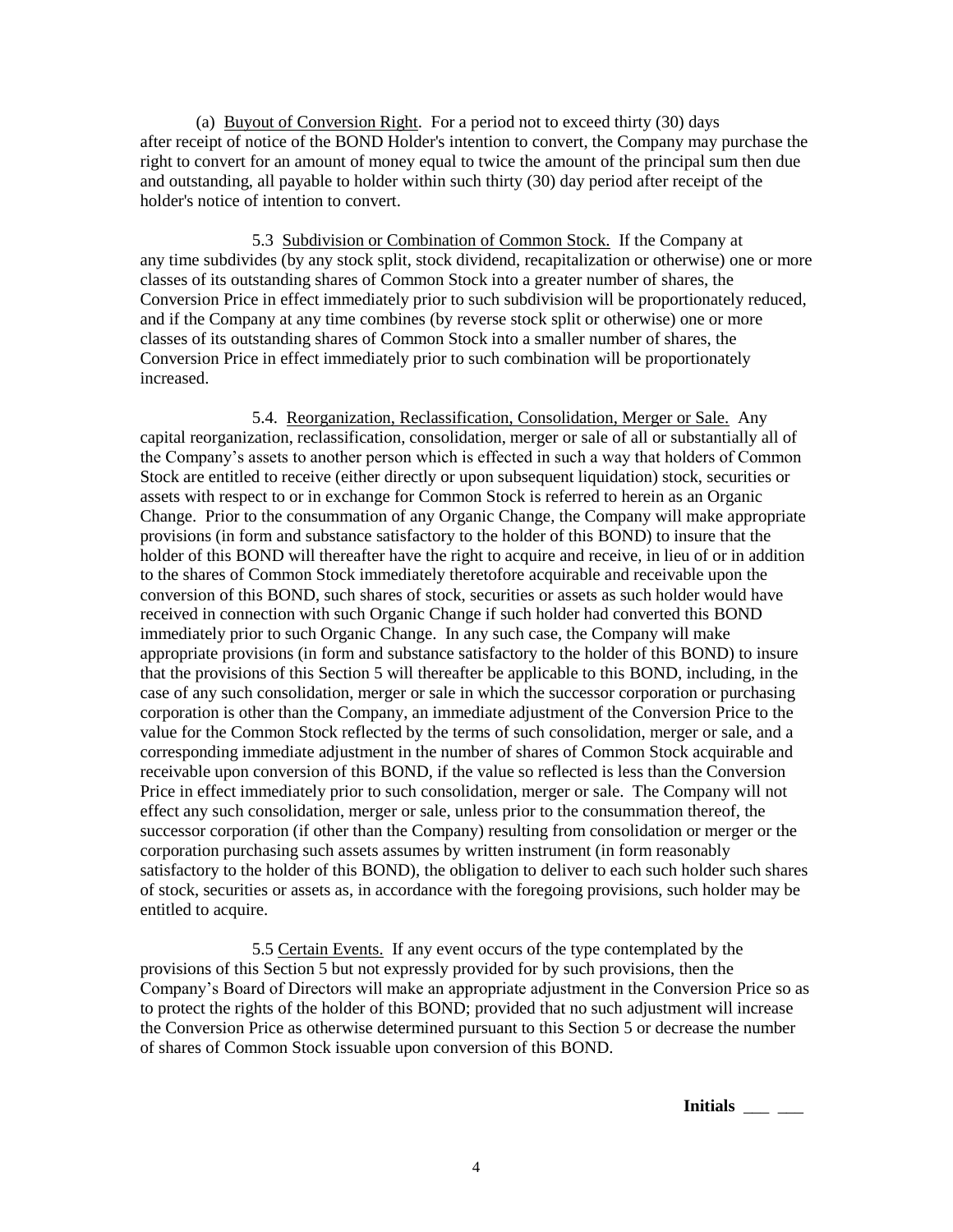#### 5.6 Certain Notices.

(a) Adjustments. Immediately upon any adjustment of the Conversion Price, the Company will give written notice thereof to the holder of this BOND.

(b) Dividends or Liquidation. The Company will give written notice to the holder of this BOND at least twenty days prior to the date on which the Company closes its books or takes a record (i) with respect to any dividend or distribution upon Common Stock or (ii) for determining rights to vote with respect to any Organic Change, dissolution or liquidation.

(c) Organic Changes. The Company will also give written notice to the holder of this BOND at least twenty (20) days prior to the date on which any Organic Change will take place.

6. **Liquidating Dividends**. If the Company declares or pays a dividend upon the Common Stock payable otherwise than in cash out of earnings or earned surplus (determined in accordance with generally accepted accounting principles, consistently applied) except for a stock dividend payable in shares of Common Stock, "Liquidating Dividend", then the Company will pay to the holder of this BOND at the time of payment thereof the Liquidating Dividends which would have been paid on the Common Stock had the entire outstanding principal and accrued interest of this BOND been converted immediately prior to the date on which a record is taken for such Liquidating Dividend, or, if no record is taken, the date as of which the record holders of Common Stock entitled to such dividends are to be determined.

7. **Definitions.** Unless otherwise indicated, capitalized terms used herein shall have the meaning ascribed to such terms in the Convertible BOND.

 **"Common Stock"** means, collectively, the Company's Common Stock and any capital stock of any class of the Company hereafter authorized which is not limited to a fixed sum or percentage of par or stated value in respect to the rights of the holders thereof to participate in dividends or in the distribution of assets upon any liquidation, dissolution or winding up of the Company.

 **"Energy Savings Certificates"** (ESC's) are tradable certificates, similar to renewable energy certificates (RECs), that typically represent one megawatt-hour (MWh) of energy savings from energy efficient projects. ESCs are also known by various other names, in over 20 States including: Nevada, California, Colorado, New York, and Connecticut. For example, in Connecticut, an alternative compliance payment of \$31/MWh is charged to utilities that fail to meet their efficiency targets, hence, Utilities purchase these ESCs to comply with the Law, at an average Trading price of generally between \$20 and \$26. In Italy, ESC average prices are \$69. Millions of ESCs are Traded every year in the U.S. Now, there is a Global demand for ESCs.

 **"Market Price"** of any security means the average of the closing prices of such security's sales on all national securities exchanges on which such security may at the time be listed or on the NASDAQ System for which real-time transaction reporting is required by an effective transaction reporting plan, or, if there has been no sale on any such exchange or quotation system on any day, the average of the highest bid and lowest asked prices on all such exchanges at the end of such day, or, if on any day such security is not so listed or quoted, the average of the highest bid and lowest asked prices on such day in the domestic over-the-counter market as reported by the National Quotation Bureau, Incorporated.

**Initials** \_\_\_\_\_ \_\_\_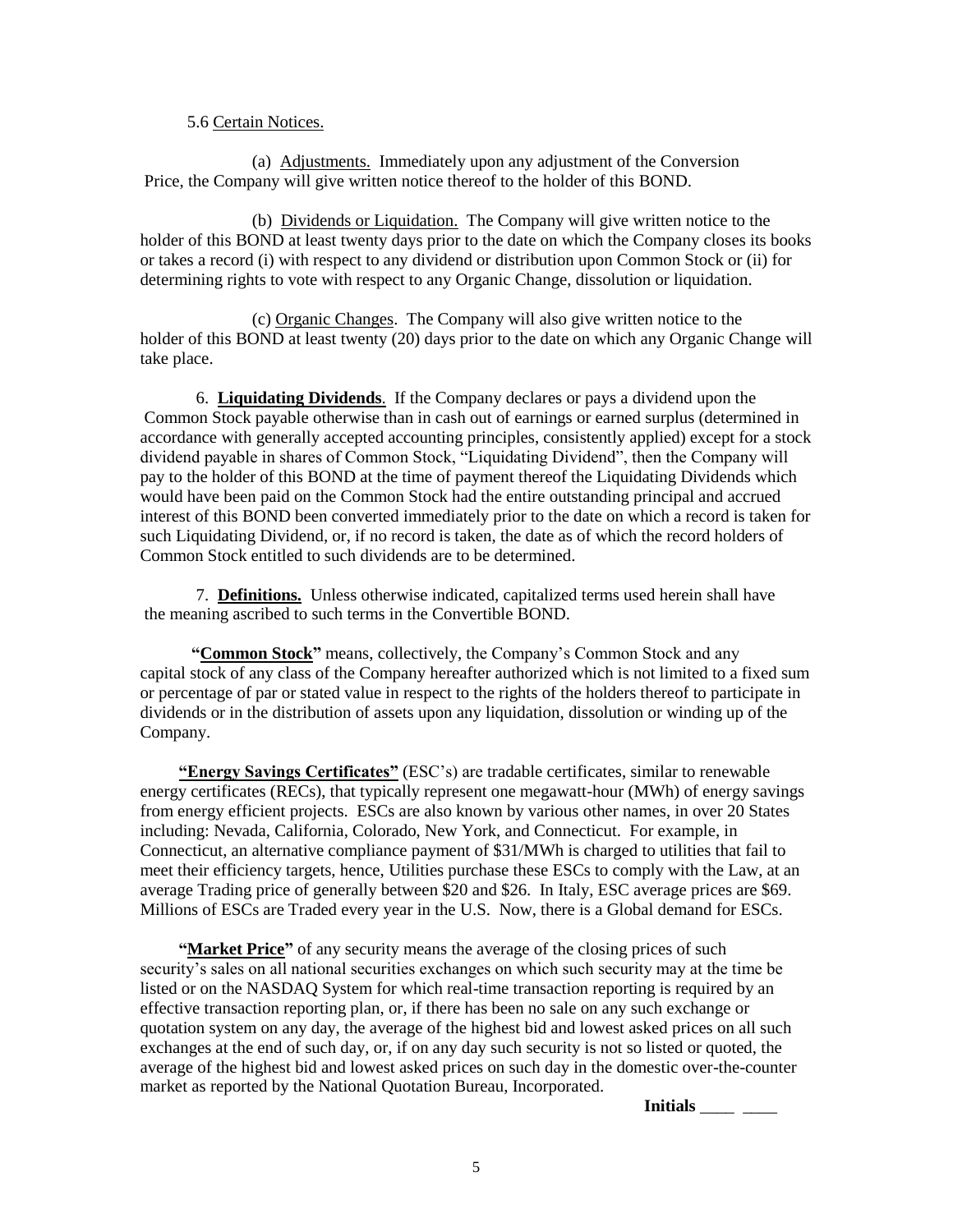Or, any similar successor organization, in each such case averaged over a period of twenty-one (21) days consisting of the day as of which 'Market Price" is being determined and the twenty (20) consecutive business days prior to such day. If at any time such security is not listed on any national securities exchange or quoted in the NASDAQ System or the over-the-counter market, the "Market Price" will be the fair value thereof determined jointly by the Company and the holder of this BOND. If

the stock of this Company is not publicly traded; such fair value will be determined by an independent written appraiser jointly selected by the Company and the holder of this BOND.

### 8. **Registration, Transfer and Exchange of BOND.**

 (a) Register. This BOND shall be issued in registered form. The Company shall keep

at its principal executive office a register in which, subject to such reasonable regulations as it may prescribe, but at its expense (other than transfer taxes, if any), the Company shall provide for the registration and transfer of this BOND.

 (b) Exchange. Whenever this BOND (or any replacement BOND) shall be surrendered

by the holder at the principal executive office of the Company for transfer or exchange, the Company at its expense will execute and deliver in exchange therefor a new BOND or BONDs in denominations of not less than \$1,000, as may be requested by the holder, in the same aggregate unpaid principal amount as the aggregate unpaid principal amount of the BOND so surrendered, provided that any transfer tax relating to such transaction shall be paid by the holder requesting the exchange. Each such new BOND shall be in registered form, shall be dated as of the date to which interest has been paid on the unpaid principal amount of the BOND so surrendered (or dated the date of the surrendered BOND if no interest has been paid thereon), and shall be in such principal amount and registered in such name or names, or payable to the order of such person or persons, as the holder may designate in writing. No reference need be made in any such new BOND to any prepayments of principal previously due and paid upon the BOND surrendered for exchange.

**Registration Determines Ownership.** The Company may treat the person in whose name this BOND (or any replacement BOND) is registered as the owner thereof for the purpose of receiving payment of the principal of and interest on such BOND and for all other purposes, whether or not such BOND be overdue, and the Company shall not be affected by any notice to the contrary.

#### **Miscellaneous**.

**Governing Law.** This BOND shall be governed by and construed in accordance with the laws of the State of Nevada. If any one or more of the provisions contained in this BOND shall for any reason be found by a court of competent jurisdiction to be invalid, illegal or unenforceable in any respect, the parties agree that such court may modify such provision to the extent necessary to make it valid, legal and enforceable. In any event, such provision shall be separable and shall not limit or affect the validity, legality or enforceability of any other provision hereunder. The federal and state courts of the State of Nevada (United States of America) shall have sole and exclusive jurisdiction over any dispute arising from this

**Initials** \_\_\_\_ \_\_\_